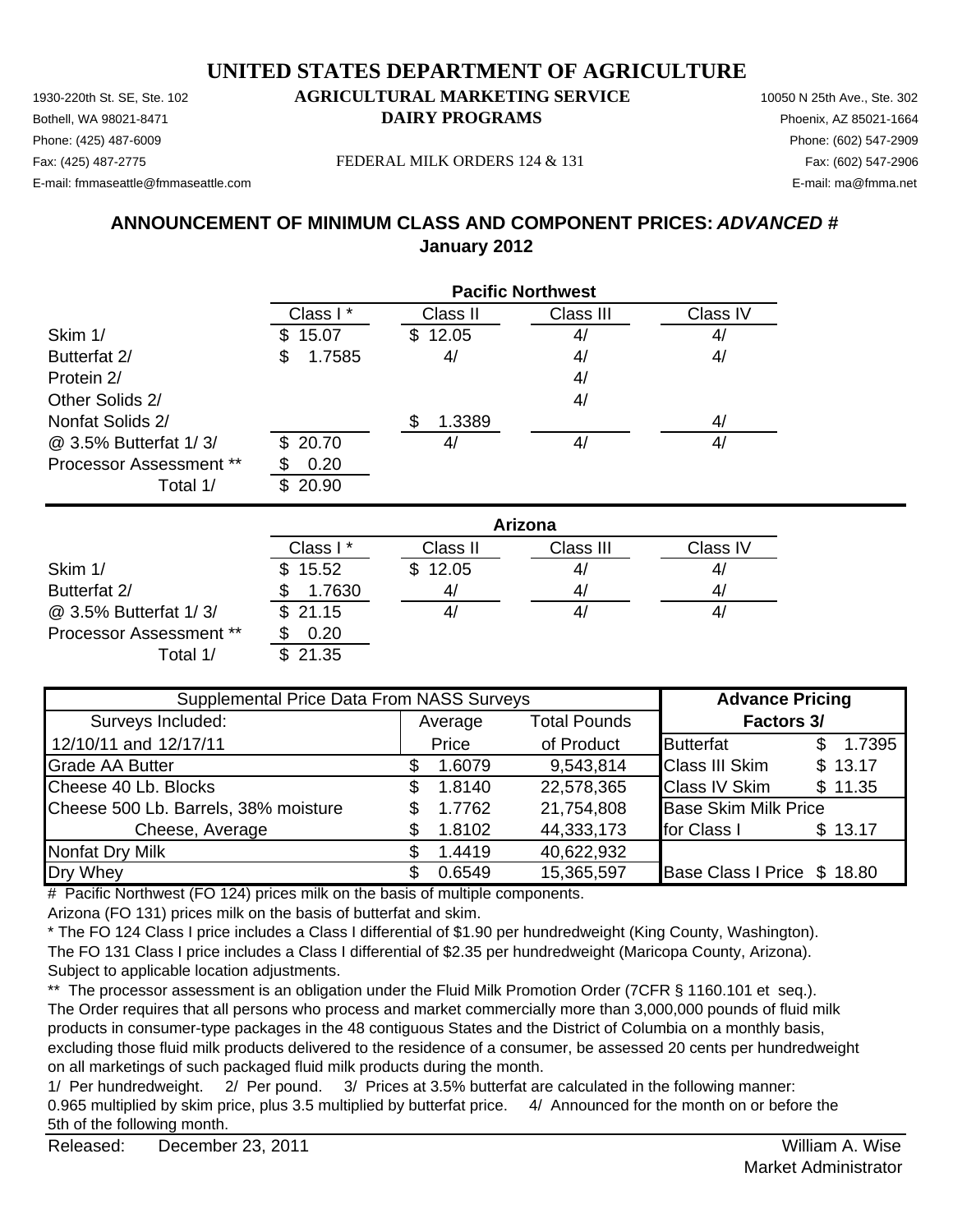Bothell, WA 98021-8471 **DAIRY PROGRAMS** Phoenix, AZ 85021-1664 Phone: (425) 487-6009 Phone: (602) 547-2909 Fax: (425) 487-2775 Fax: (602) 547-2906 FEDERAL MILK ORDERS 124 & 131

E-mail: fmmaseattle@fmmaseattle.com E-mail: ma@fmma.net

## **ANNOUNCEMENT OF MINIMUM CLASS AND COMPONENT PRICES:** *ADVANCED #* **February 2012**

|                         | <b>Pacific Northwest</b> |             |           |          |  |
|-------------------------|--------------------------|-------------|-----------|----------|--|
|                         | Class I*                 | Class II    | Class III | Class IV |  |
| Skim 1/                 | 13.32<br>SS.             | 11.82<br>S. | 4/        | 4/       |  |
| Butterfat 2/            | 1.7360<br>\$             | 4/          | 4/        | 4/       |  |
| Protein 2/              |                          |             | 4/        |          |  |
| Other Solids 2/         |                          |             | 4/        |          |  |
| Nonfat Solids 2/        |                          | 1.3133      |           | 4/       |  |
| @ 3.5% Butterfat 1/3/   | 18.93<br>SS.             | 4           | 4/        | 41       |  |
| Processor Assessment ** | 0.20                     |             |           |          |  |
| Total 1/                | 19.13<br>\$.             |             |           |          |  |

|                                | Arizona     |          |           |                |  |  |
|--------------------------------|-------------|----------|-----------|----------------|--|--|
|                                | Class I*    | Class II | Class III | Class IV       |  |  |
| Skim 1/                        | \$13.77     | \$11.82  | 4/        | 4,             |  |  |
| Butterfat 2/                   | 1.7405      | 41       | 4/        | 4 <sub>l</sub> |  |  |
| @ 3.5% Butterfat 1/3/          | 19.38<br>S. |          | 4,        | 4,             |  |  |
| <b>Processor Assessment **</b> | 0.20        |          |           |                |  |  |
| Total 1/                       | 19.58       |          |           |                |  |  |

| Supplemental Price Data From NASS Surveys |         |        |                     | <b>Advance Pricing</b>      |         |  |
|-------------------------------------------|---------|--------|---------------------|-----------------------------|---------|--|
| Surveys Included:                         | Average |        | <b>Total Pounds</b> | <b>Factors 3/</b>           |         |  |
| 1/7/12 and 1/14/12                        |         | Price  | of Product          | <b>Butterfat</b>            | 1.7170  |  |
| <b>Grade AA Butter</b>                    |         | 1.5893 | 10,598,221          | <b>Class III Skim</b>       | \$11.42 |  |
| Cheese 40 Lb. Blocks                      |         | 1.5767 | 22,362,349          | <b>Class IV Skim</b>        | \$11.12 |  |
| Cheese 500 Lb. Barrels, 38% moisture      |         | 1.6059 | 20,709,430          | <b>Base Skim Milk Price</b> |         |  |
| Cheese, Average                           |         | 1.6052 | 43,071,779          | for Class I                 | \$11.42 |  |
| <b>Nonfat Dry Milk</b>                    |         | 1.4155 | 30,822,035          |                             |         |  |
| Dry Whey                                  |         | 0.6915 | 14,674,633          | Base Class I Price \$ 17.03 |         |  |

# Pacific Northwest (FO 124) prices milk on the basis of multiple components.

Arizona (FO 131) prices milk on the basis of butterfat and skim.

\* The FO 124 Class I price includes a Class I differential of \$1.90 per hundredweight (King County, Washington). The FO 131 Class I price includes a Class I differential of \$2.35 per hundredweight (Maricopa County, Arizona). Subject to applicable location adjustments.

\*\* The processor assessment is an obligation under the Fluid Milk Promotion Order (7CFR § 1160.101 et seq.). The Order requires that all persons who process and market commercially more than 3,000,000 pounds of fluid milk products in consumer-type packages in the 48 contiguous States and the District of Columbia on a monthly basis, excluding those fluid milk products delivered to the residence of a consumer, be assessed 20 cents per hundredweight on all marketings of such packaged fluid milk products during the month.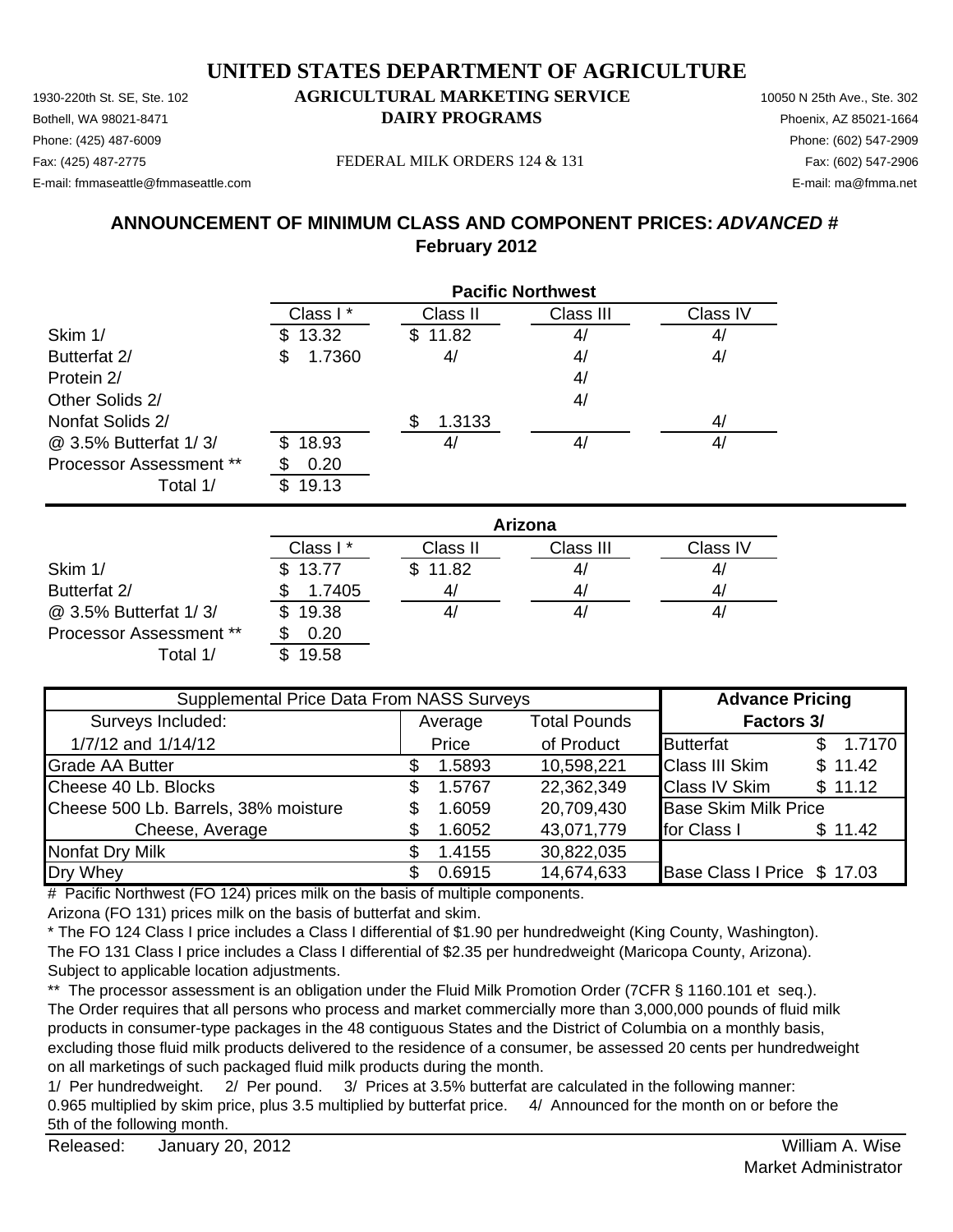Bothell, WA 98021-8471 **DAIRY PROGRAMS** Phoenix, AZ 85021-1664 Phone: (425) 487-6009 Phone: (602) 547-2909 Fax: (425) 487-2775 Fax: (602) 547-2906 FEDERAL MILK ORDERS 124 & 131

E-mail: fmmaseattle@fmmaseattle.com E-mail: ma@fmma.net

## **ANNOUNCEMENT OF MINIMUM CLASS AND COMPONENT PRICES:** *ADVANCED #* **March 2012**

|                         | <b>Pacific Northwest</b> |              |           |          |  |
|-------------------------|--------------------------|--------------|-----------|----------|--|
|                         | Class I*                 | Class II     | Class III | Class IV |  |
| Skim 1/                 | 12.86<br>S.              | 11.62<br>\$. | 4/        | 4/       |  |
| Butterfat 2/            | \$<br>1.6545             | 4/           | 4/        | 4/       |  |
| Protein 2/              |                          |              | 4/        |          |  |
| Other Solids 2/         |                          |              | 4/        |          |  |
| Nonfat Solids 2/        |                          | 1.2911       |           | 4/       |  |
| @ 3.5% Butterfat 1/3/   | 18.20<br>\$.             | 41           | 4/        | 4/       |  |
| Processor Assessment ** | 0.20                     |              |           |          |  |
| Total 1/                | 18.40<br>\$              |              |           |          |  |

|                         | Arizona      |          |           |                |  |
|-------------------------|--------------|----------|-----------|----------------|--|
|                         | Class I*     | Class II | Class III | Class IV       |  |
| Skim 1/                 | \$13.31      | \$11.62  | 41        | 4,             |  |
| Butterfat 2/            | 1.6590       | 41       | 41        | 4 <sub>l</sub> |  |
| @ 3.5% Butterfat 1/3/   | 18.65<br>\$. |          | 41        | 4,             |  |
| Processor Assessment ** | 0.20         |          |           |                |  |
| Total 1/                | 18.85        |          |           |                |  |

| Supplemental Price Data From NASS Surveys |                                |        |            | <b>Advance Pricing</b>      |  |         |
|-------------------------------------------|--------------------------------|--------|------------|-----------------------------|--|---------|
| Surveys Included:                         | <b>Total Pounds</b><br>Average |        |            | <b>Factors 3/</b>           |  |         |
| 2/4/12 and 2/11/12                        |                                | Price  | of Product | <b>Butterfat</b>            |  | 1.6355  |
| <b>Grade AA Butter</b>                    |                                | 1.5220 | 7,945,271  | <b>Class III Skim</b>       |  | \$10.96 |
| Cheese 40 Lb. Blocks                      | S.                             | 1.5450 | 22,007,664 | <b>Class IV Skim</b>        |  | \$10.92 |
| Cheese 500 Lb. Barrels, 38% moisture      | S                              | 1.5349 | 23,623,518 | <b>Base Skim Milk Price</b> |  |         |
| Cheese, Average                           |                                | 1.5553 | 45,631,182 | for Class I                 |  | \$10.96 |
| Nonfat Dry Milk                           |                                | 1.3930 | 37,984,584 |                             |  |         |
| Dry Whey                                  |                                | 0.6531 | 19,378,769 | Base Class I Price \$ 16.30 |  |         |

# Pacific Northwest (FO 124) prices milk on the basis of multiple components.

Arizona (FO 131) prices milk on the basis of butterfat and skim.

\* The FO 124 Class I price includes a Class I differential of \$1.90 per hundredweight (King County, Washington). The FO 131 Class I price includes a Class I differential of \$2.35 per hundredweight (Maricopa County, Arizona). Subject to applicable location adjustments.

\*\* The processor assessment is an obligation under the Fluid Milk Promotion Order (7CFR § 1160.101 et seq.). The Order requires that all persons who process and market commercially more than 3,000,000 pounds of fluid milk products in consumer-type packages in the 48 contiguous States and the District of Columbia on a monthly basis, excluding those fluid milk products delivered to the residence of a consumer, be assessed 20 cents per hundredweight on all marketings of such packaged fluid milk products during the month.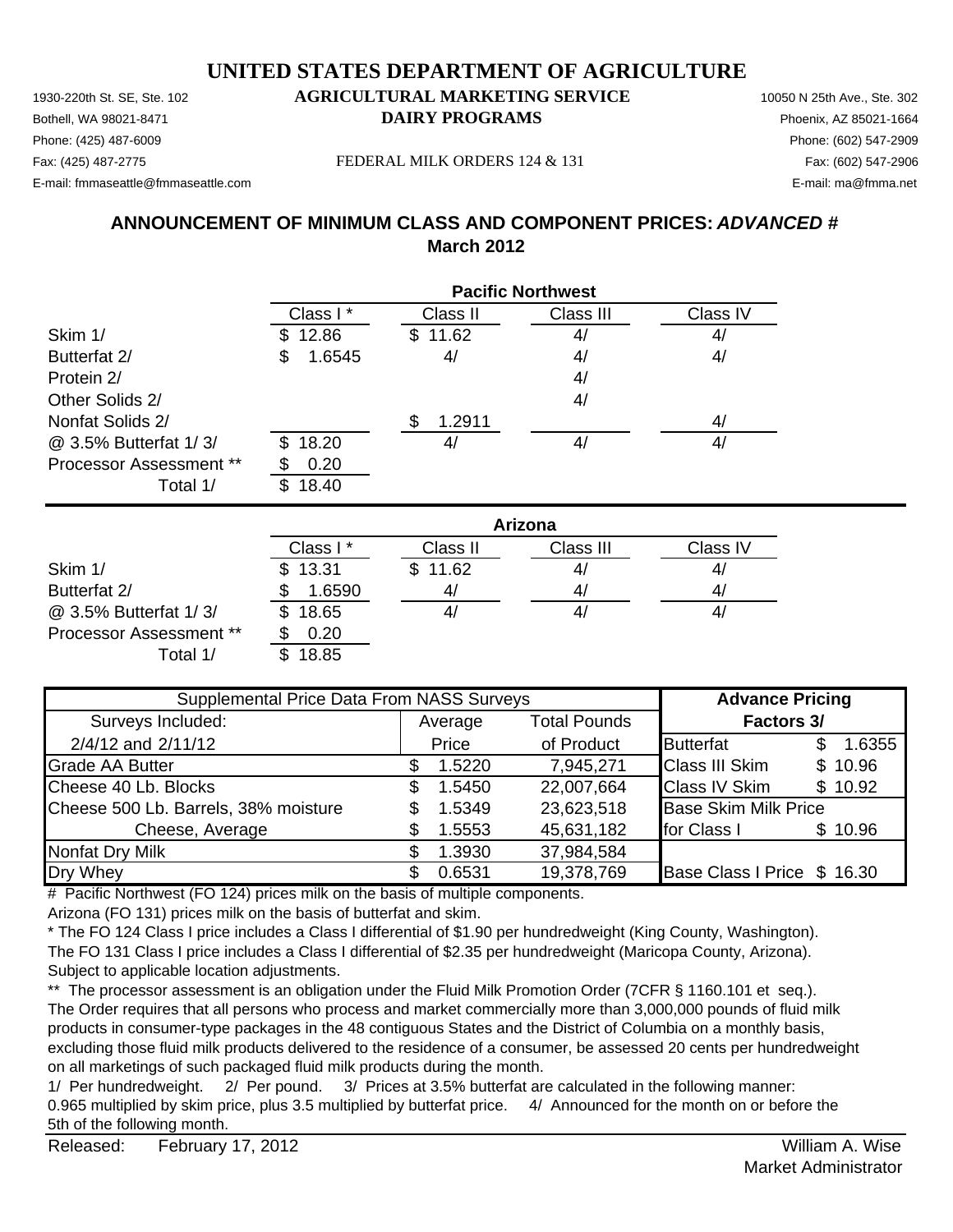Bothell, WA 98021-8471 **DAIRY PROGRAMS** Phoenix, AZ 85021-1664

## Phone: (425) 487-6009 Phone: (602) 547-2909

E-mail: fmmaseattle@fmmaseattle.com E-mail: ma@fmma.net

Fax: (425) 487-2775 Fax: (602) 547-2906 FEDERAL MILK ORDERS 124 & 131

## **ANNOUNCEMENT OF MINIMUM CLASS AND COMPONENT PRICES:** *ADVANCED #* **April 2012**

|                         | <b>Pacific Northwest</b> |              |           |          |  |
|-------------------------|--------------------------|--------------|-----------|----------|--|
|                         | Class I*                 | Class II     | Class III | Class IV |  |
| Skim 1/                 | 12.60                    | 11.09<br>\$. | 4/        | 4/       |  |
| Butterfat 2/            | 1.5429<br>\$             | 4/           | 4/        | 4/       |  |
| Protein 2/              |                          |              | 4/        |          |  |
| Other Solids 2/         |                          |              | 4/        |          |  |
| Nonfat Solids 2/        |                          | 1.2322<br>S  |           | 4/       |  |
| @ 3.5% Butterfat 1/3/   | \$17.56                  | 4            | 4/        | 4/       |  |
| Processor Assessment ** | 0.20                     |              |           |          |  |
| Total 1/                | 17.76<br>\$.             |              |           |          |  |

|                                | Arizona      |          |           |          |  |
|--------------------------------|--------------|----------|-----------|----------|--|
|                                | Class I*     | Class II | Class III | Class IV |  |
| Skim 1/                        | \$13.05      | \$11.09  | 4,        | 41       |  |
| Butterfat 2/                   | 1.5474       | 41       | 4,        | 4,       |  |
| @ 3.5% Butterfat 1/3/          | 18.01<br>SS. |          | 4,        | 4,       |  |
| <b>Processor Assessment **</b> | 0.20         |          |           |          |  |
| Total 1/                       | 18.21        |          |           |          |  |

| Supplemental Price Data From NASS Surveys |    |                                |            | <b>Advance Pricing</b>      |                   |         |
|-------------------------------------------|----|--------------------------------|------------|-----------------------------|-------------------|---------|
| Surveys Included:                         |    | <b>Total Pounds</b><br>Average |            |                             | <b>Factors 3/</b> |         |
| 3/10/12 and 3/17/12                       |    | Price                          | of Product | <b>Butterfat</b>            |                   | 1.5239  |
| <b>Grade AA Butter</b>                    |    | 1.4299                         | 8,986,947  | <b>Class III Skim</b>       |                   | \$10.70 |
| Cheese 40 Lb. Blocks                      | S. | 1.4941                         | 20,168,721 | <b>Class IV Skim</b>        |                   | \$10.39 |
| Cheese 500 Lb. Barrels, 38% moisture      |    | 1.5100                         | 23,161,378 | <b>Base Skim Milk Price</b> |                   |         |
| Cheese, Average                           |    | 1.5186                         | 43,330,099 | for Class I                 |                   | \$10.70 |
| <b>Nonfat Dry Milk</b>                    |    | 1.3334                         | 45,944,657 |                             |                   |         |
| Dry Whey                                  |    | 0.6117                         | 16,346,301 | Base Class I Price \$ 15.66 |                   |         |

# Pacific Northwest (FO 124) prices milk on the basis of multiple components.

Arizona (FO 131) prices milk on the basis of butterfat and skim.

\* The FO 124 Class I price includes a Class I differential of \$1.90 per hundredweight (King County, Washington). The FO 131 Class I price includes a Class I differential of \$2.35 per hundredweight (Maricopa County, Arizona). Subject to applicable location adjustments.

\*\* The processor assessment is an obligation under the Fluid Milk Promotion Order (7CFR § 1160.101 et seq.). The Order requires that all persons who process and market commercially more than 3,000,000 pounds of fluid milk products in consumer-type packages in the 48 contiguous States and the District of Columbia on a monthly basis, excluding those fluid milk products delivered to the residence of a consumer, be assessed 20 cents per hundredweight on all marketings of such packaged fluid milk products during the month.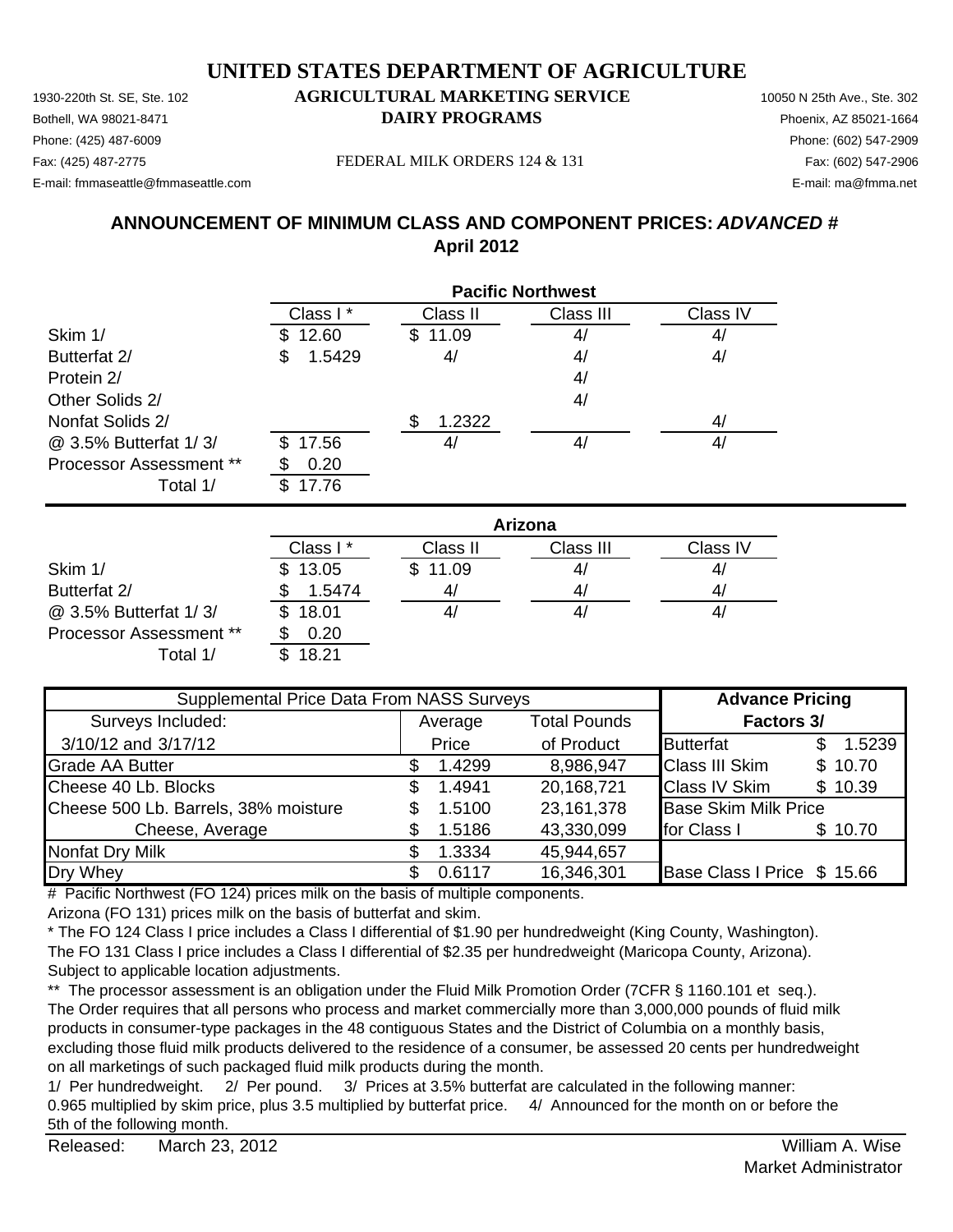# **UNITED STATES DEPARTMENT OF AGRICULTURE**

1930-220th St. SE, Ste. 102 **AGRICULTURAL MARKETING SERVICE** 10050 N 25th Ave., Ste. 302 Bothell, WA 98021-8471 **DAIRY PROGRAMS** Phoenix, AZ 85021-1664 E-mail: fmmaseattle@fmmaseattle.com E-mail: ma@fmma.net

# Phone: (425) 487-6009 Phone: (602) 547-2909

Fax: (425) 487-2775 Fax: (602) 547-2906 FEDERAL MILK ORDERS 124 & 131

## **ANNOUNCEMENT OF MINIMUM CLASS AND COMPONENT PRICES:** *ADVANCED #* **May 2012**

|                         | <b>Pacific Northwest</b> |              |           |          |  |
|-------------------------|--------------------------|--------------|-----------|----------|--|
|                         | Class I*                 | Class II     | Class III | Class IV |  |
| Skim 1/                 | 12.66<br>S               | 10.47<br>\$. | 4/        | 4/       |  |
| Butterfat 2/            | 1.5823<br>\$             | 4/           | 4/        | 4/       |  |
| Protein 2/              |                          |              | 4/        |          |  |
| Other Solids 2/         |                          |              | 4/        |          |  |
| Nonfat Solids 2/        |                          | 1.1633       |           | 4/       |  |
| @ 3.5% Butterfat 1/3/   | 17.75<br>\$.             | 4,           | 4/        | 4        |  |
| Processor Assessment ** | 0.20                     |              |           |          |  |
| Total 1/                | 7.95                     |              |           |          |  |

|                                | Arizona      |                |           |          |  |
|--------------------------------|--------------|----------------|-----------|----------|--|
|                                | Class I*     | Class II       | Class III | Class IV |  |
| Skim 1/                        | \$13.11      | \$10.47        | 41        | 4,       |  |
| Butterfat 2/                   | 1.5868       | 4 <sub>l</sub> | 41        | 4,       |  |
| @ 3.5% Butterfat 1/3/          | 18.20<br>\$. |                | 41        | 4,       |  |
| <b>Processor Assessment **</b> | 0.20         |                |           |          |  |
| Total 1/                       | 18.40        |                |           |          |  |

| Supplemental Price Data From AMS Surveys 5/ |  |         |                     | <b>Advance Pricing</b>      |    |         |
|---------------------------------------------|--|---------|---------------------|-----------------------------|----|---------|
| Surveys Included:                           |  | Average | <b>Total Pounds</b> | Factors 3/                  |    |         |
| 4/7/12 and 4/14/12                          |  | Price   | of Product          | <b>Butterfat</b>            |    | 1.5633  |
| <b>Grade AA Butter</b>                      |  | 1.4624  | 5,432,050           | <b>Class III Skim</b>       |    | \$10.76 |
| Cheese 40 Lb. Blocks                        |  | 1.5317  | 21,539,985          | <b>Class IV Skim</b>        | S. | 9.77    |
| Cheese 500 Lb. Barrels, 38% moisture        |  | 1.5247  | 21,321,921          | <b>Base Skim Milk Price</b> |    |         |
| Cheese, Average                             |  | 1.5431  | 42,861,906          | for Class I                 |    | \$10.76 |
| <b>Nonfat Dry Milk</b>                      |  | 1.2642  | 47,692,006          |                             |    |         |
| Dry Whey                                    |  | 0.6022  | 14,363,438          | Base Class I Price \$ 15.85 |    |         |

# Pacific Northwest (FO 124) prices milk on the basis of multiple components.

Arizona (FO 131) prices milk on the basis of butterfat and skim.

\* The FO 124 Class I price includes a Class I differential of \$1.90 per hundredweight (King County, Washington). The FO 131 Class I price includes a Class I differential of \$2.35 per hundredweight (Maricopa County, Arizona). Subject to applicable location adjustments.

\*\* The processor assessment is an obligation under the Fluid Milk Promotion Order (7CFR § 1160.101 et seq.). The Order requires that all persons who process and market commercially more than 3,000,000 pounds of fluid milk products in consumer-type packages in the 48 contiguous States and the District of Columbia on a monthly basis, excluding those fluid milk products delivered to the residence of a consumer, be assessed 20 cents per hundredweight on all marketings of such packaged fluid milk products during the month.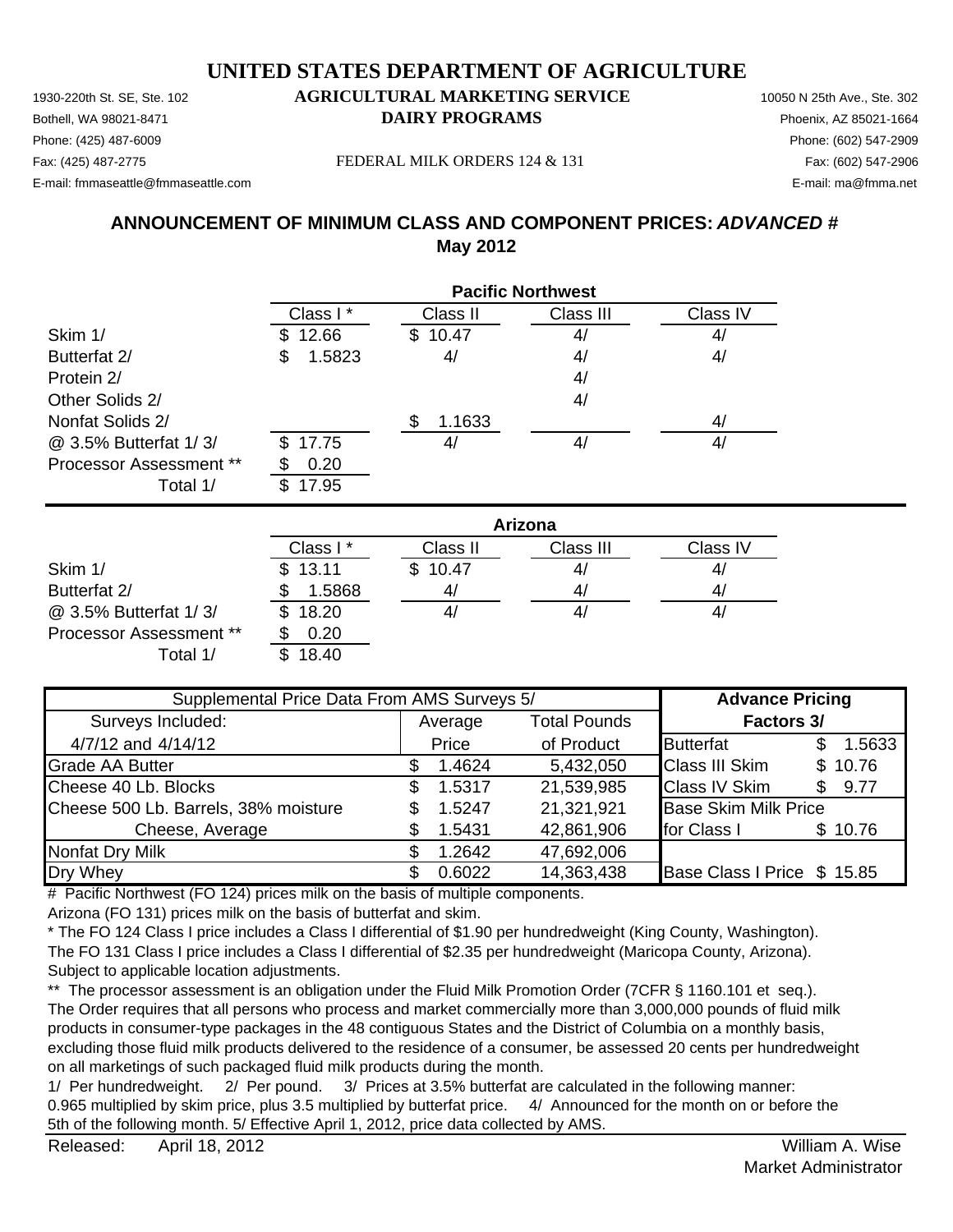Bothell, WA 98021-8471 **DAIRY PROGRAMS** Phoenix, AZ 85021-1664 Phone: (425) 487-6009 Phone: (602) 547-2909 Fax: (425) 487-2775 Fax: (602) 547-2906 FEDERAL MILK ORDERS 124 & 131

E-mail: fmmaseattle@fmmaseattle.com E-mail: ma@fmma.net

## **ANNOUNCEMENT OF MINIMUM CLASS AND COMPONENT PRICES:** *ADVANCED #* **June 2012**

|                                | <b>Pacific Northwest</b> |           |           |          |  |
|--------------------------------|--------------------------|-----------|-----------|----------|--|
|                                | Class I*                 | Class II  | Class III | Class IV |  |
| Skim 1/                        | \$12.51                  | 9.42<br>S | 4/        | 4/       |  |
| Butterfat 2/                   | 1.4469<br>\$             | 4/        | 4/        | 4/       |  |
| Protein 2/                     |                          |           | 4/        |          |  |
| Other Solids 2/                |                          |           | 4/        |          |  |
| Nonfat Solids 2/               |                          | 1.0467    |           | 4/       |  |
| @ 3.5% Butterfat 1/3/          | \$17.14                  | 41        | 4/        | 4/       |  |
| <b>Processor Assessment **</b> | 0.20                     |           |           |          |  |
| Total 1/                       | 17.34                    |           |           |          |  |

|                                | Arizona  |          |           |                |  |
|--------------------------------|----------|----------|-----------|----------------|--|
|                                | Class I* | Class II | Class III | Class IV       |  |
| Skim 1/                        | \$12.96  | 9.42     | 4/        | 4,             |  |
| Butterfat 2/                   | 1.4514   | 41       | 4/        | 4 <sub>l</sub> |  |
| @ 3.5% Butterfat 1/3/          | \$17.59  |          | 4/        | 4/             |  |
| <b>Processor Assessment **</b> | 0.20     |          |           |                |  |
| Total 1/                       | 17.79    |          |           |                |  |

| Supplemental Price Data From AMS Surveys 5/ |     |         |                     | <b>Advance Pricing</b>      |    |         |
|---------------------------------------------|-----|---------|---------------------|-----------------------------|----|---------|
| Surveys Included:                           |     | Average | <b>Total Pounds</b> | <b>Factors 3/</b>           |    |         |
| 5/12/12 and 5/19/12                         |     | Price   | of Product          | <b>Butterfat</b>            |    | 1.4279  |
| <b>Grade AA Butter</b>                      |     | 1.3506  | 7,954,014           | <b>Class III Skim</b>       |    | \$10.61 |
| Cheese 40 Lb. Blocks                        | SS. | 1.5270  | 21,470,201          | <b>Class IV Skim</b>        | \$ | 8.72    |
| Cheese 500 Lb. Barrels, 38% moisture        | \$  | 1.4915  | 20,789,461          | <b>Base Skim Milk Price</b> |    |         |
| Cheese, Average                             |     | 1.5243  | 42,259,662          | for Class I                 |    | \$10.61 |
| Nonfat Dry Milk                             |     | 1.1460  | 59,759,880          |                             |    |         |
| Dry Whey                                    |     | 0.5355  | 14,593,229          | Base Class I Price \$ 15.24 |    |         |

# Pacific Northwest (FO 124) prices milk on the basis of multiple components.

Arizona (FO 131) prices milk on the basis of butterfat and skim.

\* The FO 124 Class I price includes a Class I differential of \$1.90 per hundredweight (King County, Washington). The FO 131 Class I price includes a Class I differential of \$2.35 per hundredweight (Maricopa County, Arizona). Subject to applicable location adjustments.

\*\* The processor assessment is an obligation under the Fluid Milk Promotion Order (7CFR § 1160.101 et seq.). The Order requires that all persons who process and market commercially more than 3,000,000 pounds of fluid milk products in consumer-type packages in the 48 contiguous States and the District of Columbia on a monthly basis, excluding those fluid milk products delivered to the residence of a consumer, be assessed 20 cents per hundredweight on all marketings of such packaged fluid milk products during the month.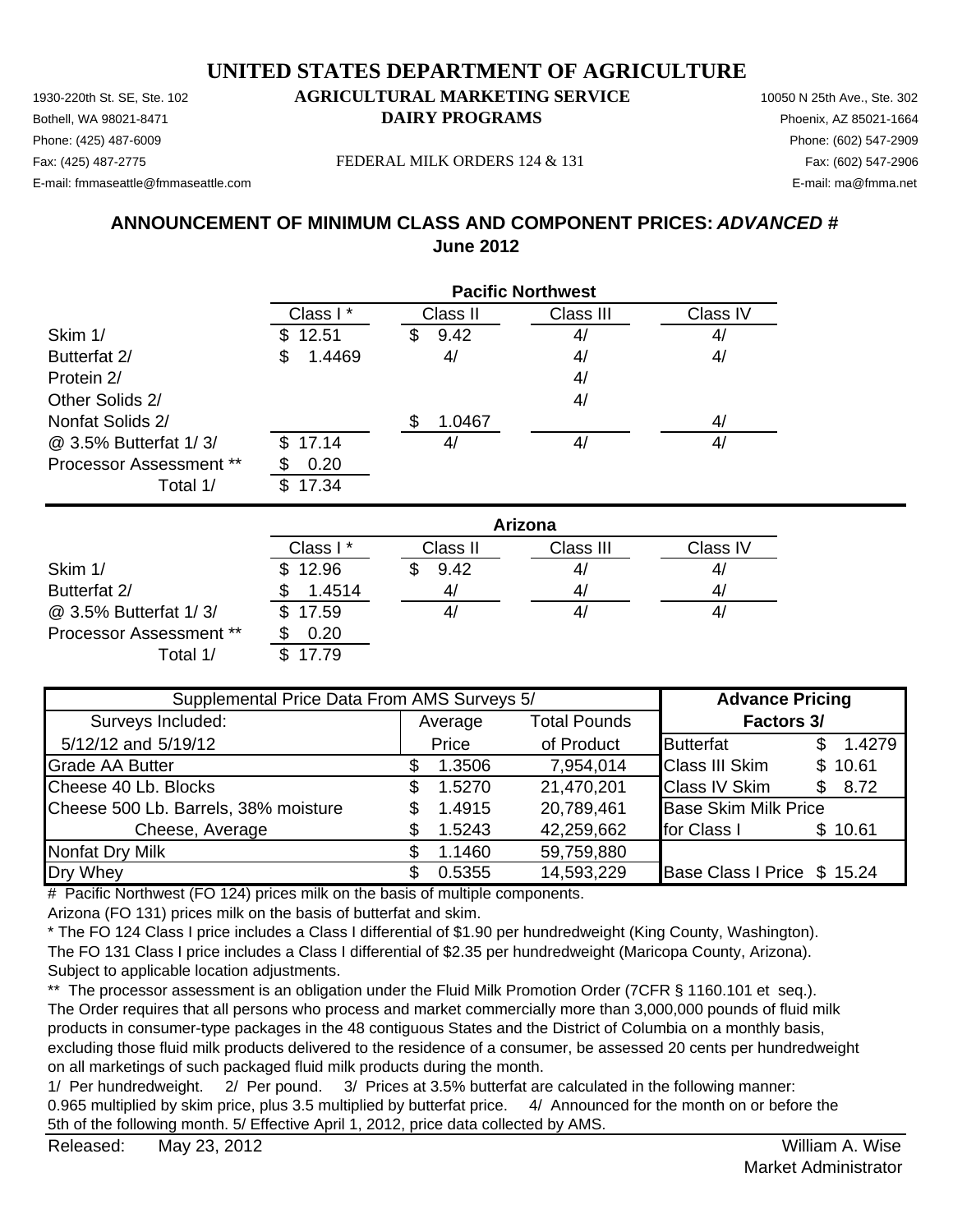Bothell, WA 98021-8471 **DAIRY PROGRAMS** Phoenix, AZ 85021-1664

## Phone: (425) 487-6009 Phone: (602) 547-2909

E-mail: fmmaseattle@fmmaseattle.com E-mail: ma@fmma.net

Fax: (425) 487-2775 Fax: (602) 547-2906 FEDERAL MILK ORDERS 124 & 131

## **ANNOUNCEMENT OF MINIMUM CLASS AND COMPONENT PRICES:** *ADVANCED #* **July 2012**

|                                | <b>Pacific Northwest</b> |           |           |          |  |
|--------------------------------|--------------------------|-----------|-----------|----------|--|
|                                | Class I*                 | Class II  | Class III | Class IV |  |
| Skim 1/                        | 12.68<br>S.              | 9.01<br>S | 4/        | 4/       |  |
| Butterfat 2/                   | 1.4784<br>\$             | 4/        | 4/        | 4/       |  |
| Protein 2/                     |                          |           | 4/        |          |  |
| Other Solids 2/                |                          |           | 4/        |          |  |
| Nonfat Solids 2/               |                          | 1.0011    |           | 4/       |  |
| @ 3.5% Butterfat 1/3/          | \$17.41                  | 4,        | 4/        | 41       |  |
| <b>Processor Assessment **</b> | 0.20                     |           |           |          |  |
| Total 1/                       | 17.61                    |           |           |          |  |

|                                | Arizona  |          |           |                |  |
|--------------------------------|----------|----------|-----------|----------------|--|
|                                | Class I* | Class II | Class III | Class IV       |  |
| Skim 1/                        | \$13.13  | 9.01     | 4/        | 4/             |  |
| Butterfat 2/                   | 1.4829   | 41       | 4/        | 4 <sub>l</sub> |  |
| @ 3.5% Butterfat 1/3/          | \$17.86  |          | 4/        | 4/             |  |
| <b>Processor Assessment **</b> | 0.20     |          |           |                |  |
| Total 1/                       | 18.06    |          |           |                |  |

| Supplemental Price Data From AMS Surveys 5/ |    |         |                     | <b>Advance Pricing</b>      |     |         |
|---------------------------------------------|----|---------|---------------------|-----------------------------|-----|---------|
| Surveys Included:                           |    | Average | <b>Total Pounds</b> | <b>Factors 3/</b>           |     |         |
| 6/9/12 and 6/16/12                          |    | Price   | of Product          | <b>Butterfat</b>            |     | 1.4594  |
| <b>Grade AA Butter</b>                      |    | 1.3766  | 7,781,568           | <b>Class III Skim</b>       |     | \$10.78 |
| Cheese 40 Lb. Blocks                        | £. | 1.5704  | 20,867,533          | <b>Class IV Skim</b>        | \$. | 8.31    |
| Cheese 500 Lb. Barrels, 38% moisture        | S  | 1.5401  | 20,346,950          | <b>Base Skim Milk Price</b> |     |         |
| Cheese, Average                             |    | 1.5703  | 41,214,483          | for Class I                 |     | \$10.78 |
| Nonfat Dry Milk                             |    | 1.1008  | 56,601,532          |                             |     |         |
| Dry Whey                                    |    | 0.5052  | 18,910,062          | Base Class I Price \$ 15.51 |     |         |

# Pacific Northwest (FO 124) prices milk on the basis of multiple components.

Arizona (FO 131) prices milk on the basis of butterfat and skim.

\* The FO 124 Class I price includes a Class I differential of \$1.90 per hundredweight (King County, Washington). The FO 131 Class I price includes a Class I differential of \$2.35 per hundredweight (Maricopa County, Arizona). Subject to applicable location adjustments.

\*\* The processor assessment is an obligation under the Fluid Milk Promotion Order (7CFR § 1160.101 et seq.). The Order requires that all persons who process and market commercially more than 3,000,000 pounds of fluid milk products in consumer-type packages in the 48 contiguous States and the District of Columbia on a monthly basis, excluding those fluid milk products delivered to the residence of a consumer, be assessed 20 cents per hundredweight on all marketings of such packaged fluid milk products during the month.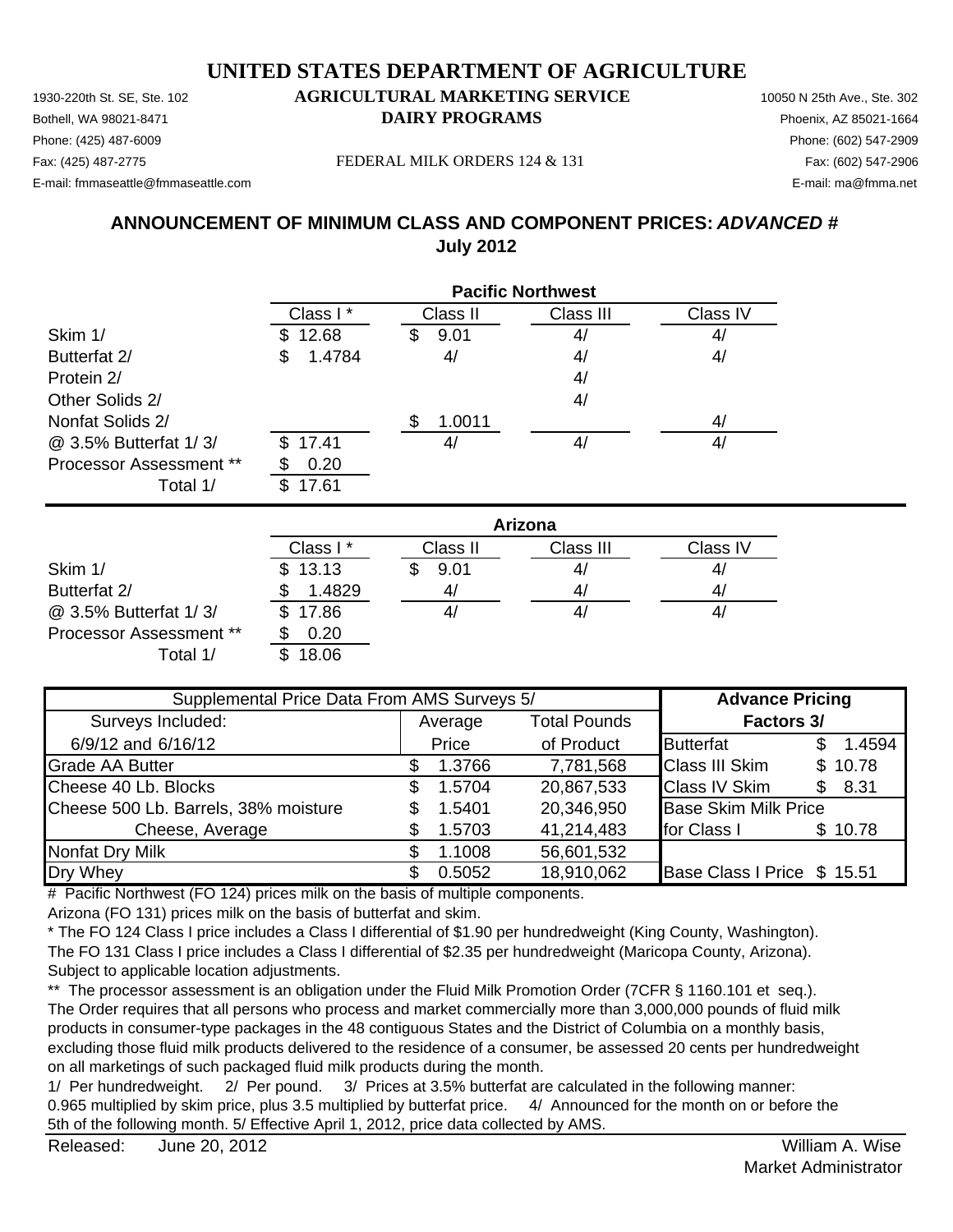Bothell, WA 98021-8471 **DAIRY PROGRAMS** Phoenix, AZ 85021-1664

## Phone: (425) 487-6009 Phone: (602) 547-2909

E-mail: fmmaseattle@fmmaseattle.com E-mail: ma@fmma.net

Fax: (425) 487-2775 Fax: (602) 547-2906 FEDERAL MILK ORDERS 124 & 131

## **ANNOUNCEMENT OF MINIMUM CLASS AND COMPONENT PRICES:** *ADVANCED #* **August 2012**

|                         | <b>Pacific Northwest</b> |           |           |          |  |
|-------------------------|--------------------------|-----------|-----------|----------|--|
|                         | Class I*                 | Class II  | Class III | Class IV |  |
| Skim 1/                 | 13.11<br>\$.             | 9.53<br>S | 4/        | 4/       |  |
| Butterfat 2/            | 1.6576<br>\$             | 4/        | 4/        | 4/       |  |
| Protein 2/              |                          |           | 4/        |          |  |
| Other Solids 2/         |                          |           | 4/        |          |  |
| Nonfat Solids 2/        |                          | 1.0589    |           | 4/       |  |
| @ 3.5% Butterfat 1/3/   | 18.45<br>\$.             | 4         | 4/        | 41       |  |
| Processor Assessment ** | 0.20                     |           |           |          |  |
| Total 1/                | 18.65                    |           |           |          |  |

|                                | Arizona     |          |           |                |  |
|--------------------------------|-------------|----------|-----------|----------------|--|
|                                | Class I*    | Class II | Class III | Class IV       |  |
| Skim 1/                        | 13.56       | 9.53     | 4/        | 4/             |  |
| Butterfat 2/                   | 1.6621      | 41       | 4/        | 4 <sub>l</sub> |  |
| @ 3.5% Butterfat 1/3/          | 18.90<br>S. |          | 4/        | 4/             |  |
| <b>Processor Assessment **</b> | 0.20        |          |           |                |  |
| Total 1/                       | 19.10       |          |           |                |  |

| Supplemental Price Data From AMS Surveys 5/ |                                |        |            | <b>Advance Pricing</b>      |             |  |                   |
|---------------------------------------------|--------------------------------|--------|------------|-----------------------------|-------------|--|-------------------|
| Surveys Included:                           | <b>Total Pounds</b><br>Average |        |            |                             |             |  | <b>Factors 3/</b> |
| 7/7/12 and 7/14/12                          |                                | Price  | of Product | <b>Butterfat</b>            | 1.6386      |  |                   |
| <b>Grade AA Butter</b>                      |                                | 1.5246 | 6,630,932  | <b>Class III Skim</b>       | \$11.21     |  |                   |
| Cheese 40 Lb. Blocks                        |                                | 1.6434 | 21,759,163 | <b>Class IV Skim</b>        | 8.83<br>\$. |  |                   |
| Cheese 500 Lb. Barrels, 38% moisture        |                                | 1.6865 | 19,693,913 | <b>Base Skim Milk Price</b> |             |  |                   |
| Cheese, Average                             |                                | 1.6781 | 41,453,076 | for Class I                 | \$11.21     |  |                   |
| <b>Nonfat Dry Milk</b>                      |                                | 1.1588 | 28,929,524 |                             |             |  |                   |
| Dry Whey                                    |                                | 0.4944 | 16,423,361 | Base Class I Price \$ 16.55 |             |  |                   |

# Pacific Northwest (FO 124) prices milk on the basis of multiple components.

Arizona (FO 131) prices milk on the basis of butterfat and skim.

\* The FO 124 Class I price includes a Class I differential of \$1.90 per hundredweight (King County, Washington). The FO 131 Class I price includes a Class I differential of \$2.35 per hundredweight (Maricopa County, Arizona). Subject to applicable location adjustments.

\*\* The processor assessment is an obligation under the Fluid Milk Promotion Order (7CFR § 1160.101 et seq.). The Order requires that all persons who process and market commercially more than 3,000,000 pounds of fluid milk products in consumer-type packages in the 48 contiguous States and the District of Columbia on a monthly basis, excluding those fluid milk products delivered to the residence of a consumer, be assessed 20 cents per hundredweight on all marketings of such packaged fluid milk products during the month.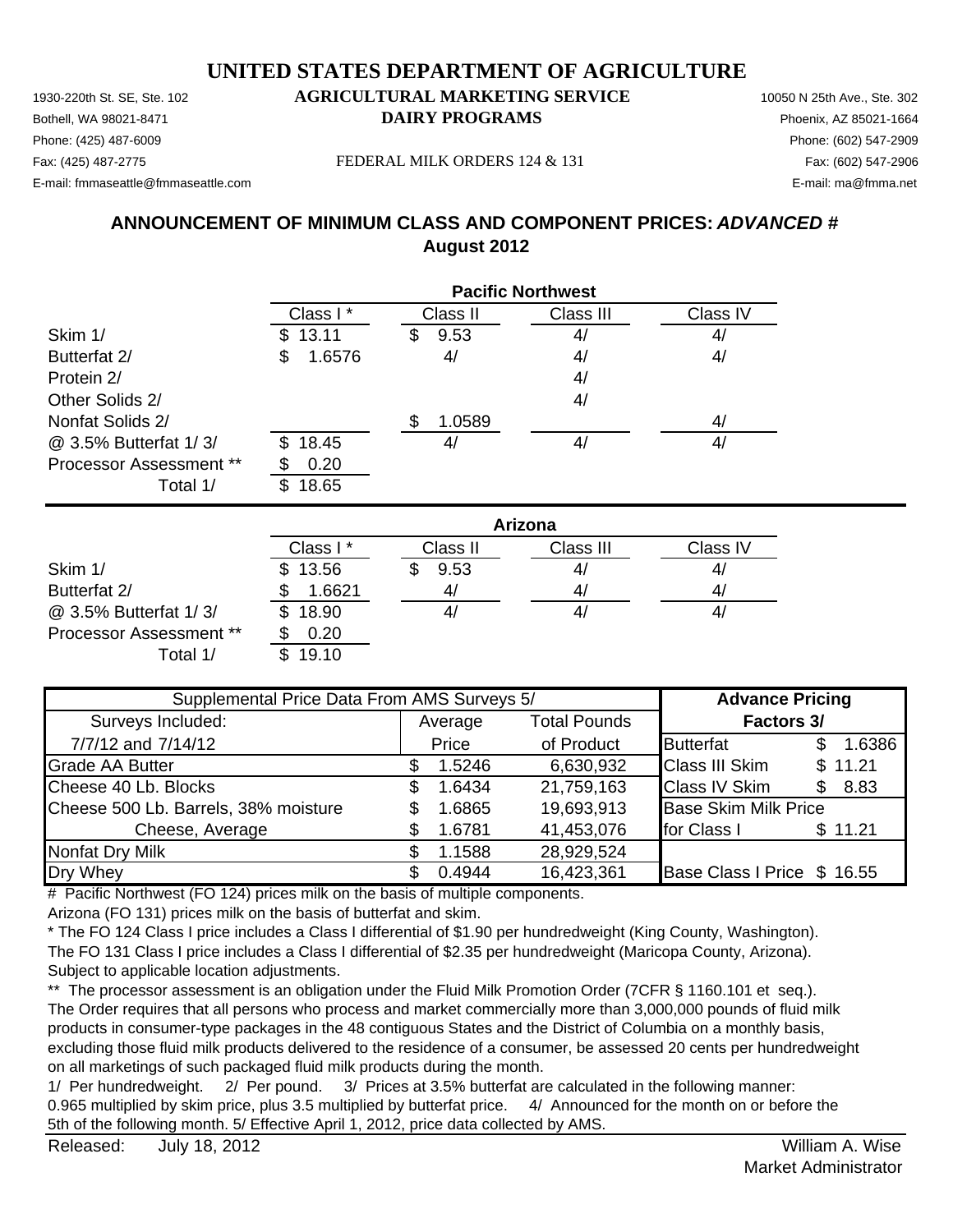Bothell, WA 98021-8471 **DAIRY PROGRAMS** Phoenix, AZ 85021-1664 E-mail: fmmaseattle@fmmaseattle.com E-mail: ma@fmma.net

## Phone: (425) 487-6009 Phone: (602) 547-2909

Fax: (425) 487-2775 Fax: (602) 547-2906 FEDERAL MILK ORDERS 124 & 131

## **ANNOUNCEMENT OF MINIMUM CLASS AND COMPONENT PRICES:** *ADVANCED #* **September 2012**

|                                | <b>Pacific Northwest</b> |          |           |          |  |
|--------------------------------|--------------------------|----------|-----------|----------|--|
|                                | Class I*                 | Class II | Class III | Class IV |  |
| Skim 1/                        | 13.47                    | \$10.36  | 4/        | 4/       |  |
| Butterfat 2/                   | 1.8551<br>S              | 4/       | 4/        | 4/       |  |
| Protein 2/                     |                          |          | 4/        |          |  |
| Other Solids 2/                |                          |          | 4/        |          |  |
| Nonfat Solids 2/               |                          | 1.1511   |           | 4/       |  |
| @ 3.5% Butterfat 1/3/          | 19.49<br>\$.             | 4,       | 4/        | 4/       |  |
| <b>Processor Assessment **</b> | 0.20                     |          |           |          |  |
| Total 1/                       | 19.69                    |          |           |          |  |

|                                | Arizona  |          |           |          |  |
|--------------------------------|----------|----------|-----------|----------|--|
|                                | Class I* | Class II | Class III | Class IV |  |
| Skim 1/                        | \$13.92  | \$10.36  | 4/        | 4/       |  |
| Butterfat 2/                   | 1.8596   | 41       | 4/        | 4/       |  |
| @ 3.5% Butterfat 1/3/          | 19.94    |          | 4/        | 4/       |  |
| <b>Processor Assessment **</b> | 0.20     |          |           |          |  |
| Total 1/                       | 20.14    |          |           |          |  |

| Supplemental Price Data From AMS Surveys 5/ | <b>Advance Pricing</b> |        |                     |                             |             |
|---------------------------------------------|------------------------|--------|---------------------|-----------------------------|-------------|
| Surveys Included:                           | Average                |        | <b>Total Pounds</b> | Factors 3/                  |             |
| 8/11/12 and 8/18/12                         |                        | Price  | of Product          | <b>Butterfat</b>            | 1.8361      |
| <b>Grade AA Butter</b>                      |                        | 1.6877 | 6,712,241           | <b>Class III Skim</b>       | \$11.57     |
| Cheese 40 Lb. Blocks                        | S.                     | 1.7361 | 23,125,885          | <b>Class IV Skim</b>        | 9.66<br>\$. |
| Cheese 500 Lb. Barrels, 38% moisture        |                        | 1.7464 | 19,387,209          | <b>Base Skim Milk Price</b> |             |
| Cheese, Average                             |                        | 1.7545 | 42,513,094          | for Class I                 | \$11.57     |
| Nonfat Dry Milk                             |                        | 1.2518 | 33,183,451          |                             |             |
| Dry Whey                                    |                        | 0.5350 | 16,922,874          | Base Class I Price \$ 17.59 |             |

# Pacific Northwest (FO 124) prices milk on the basis of multiple components.

Arizona (FO 131) prices milk on the basis of butterfat and skim.

\* The FO 124 Class I price includes a Class I differential of \$1.90 per hundredweight (King County, Washington). The FO 131 Class I price includes a Class I differential of \$2.35 per hundredweight (Maricopa County, Arizona). Subject to applicable location adjustments.

\*\* The processor assessment is an obligation under the Fluid Milk Promotion Order (7CFR § 1160.101 et seq.). The Order requires that all persons who process and market commercially more than 3,000,000 pounds of fluid milk products in consumer-type packages in the 48 contiguous States and the District of Columbia on a monthly basis, excluding those fluid milk products delivered to the residence of a consumer, be assessed 20 cents per hundredweight on all marketings of such packaged fluid milk products during the month.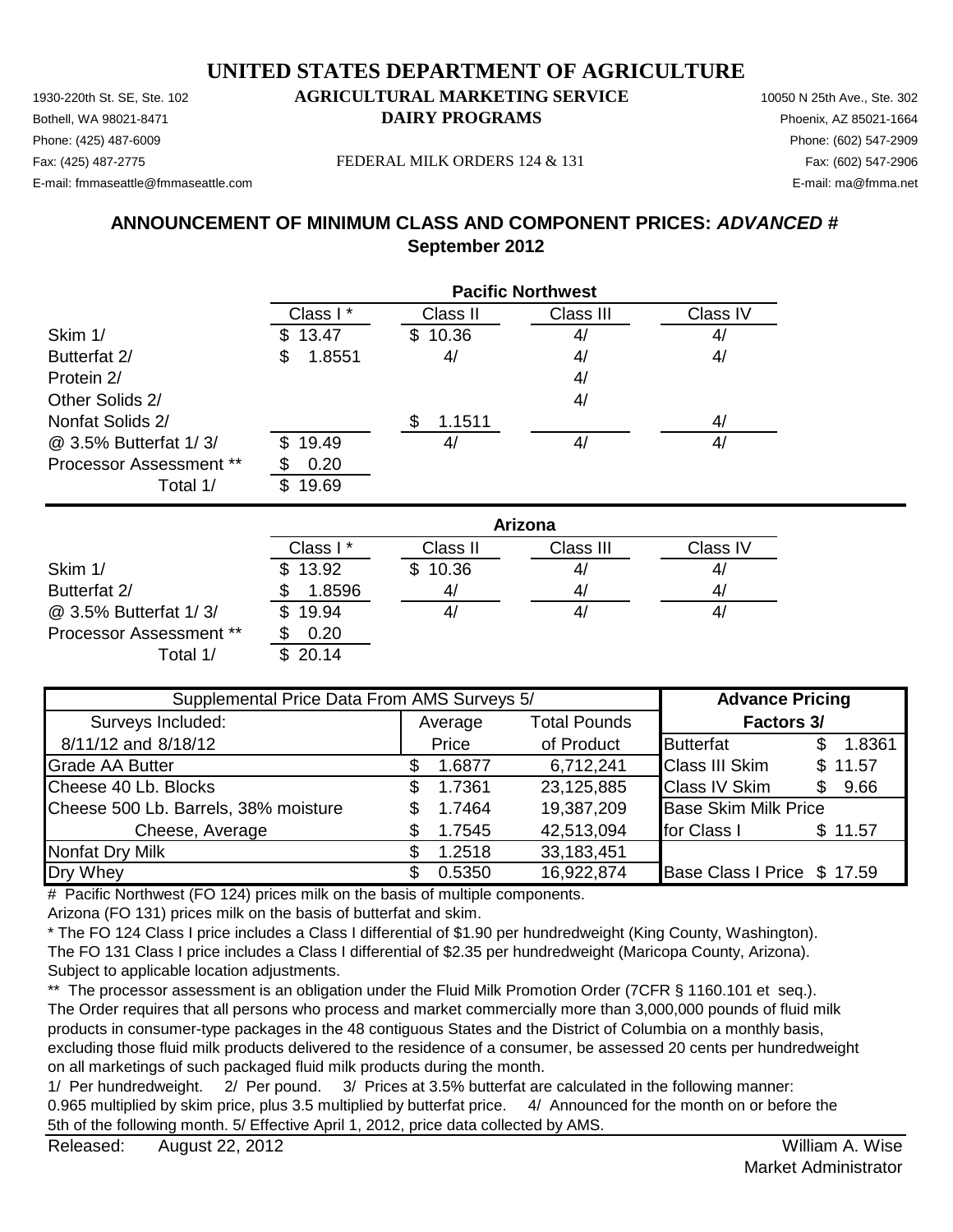# **UNITED STATES DEPARTMENT OF AGRICULTURE**

1930-220th St. SE, Ste. 102 **AGRICULTURAL MARKETING SERVICE** 10050 N 25th Ave., Ste. 302 Bothell, WA 98021-8471 **DAIRY PROGRAMS** Phoenix, AZ 85021-1664

## Phone: (425) 487-6009 Phone: (602) 547-2909

E-mail: fmmaseattle@fmmaseattle.com E-mail: ma@fmma.net

Fax: (425) 487-2775 Fax: (602) 547-2906 FEDERAL MILK ORDERS 124 & 131

## **ANNOUNCEMENT OF MINIMUM CLASS AND COMPONENT PRICES:** *ADVANCED #* **October 2012**

|                                | <b>Pacific Northwest</b> |          |           |          |  |
|--------------------------------|--------------------------|----------|-----------|----------|--|
|                                | Class I*                 | Class II | Class III | Class IV |  |
| Skim 1/                        | 14.21                    | \$11.42  | 4/        | 4/       |  |
| Butterfat 2/                   | 2.0198<br>S              | 4/       | 4/        | 4/       |  |
| Protein 2/                     |                          |          | 4/        |          |  |
| Other Solids 2/                |                          |          | 4/        |          |  |
| Nonfat Solids 2/               |                          | 1.2689   |           | 4/       |  |
| @ 3.5% Butterfat 1/3/          | \$20.78                  | 41       | 4/        | 4/       |  |
| <b>Processor Assessment **</b> | 0.20                     |          |           |          |  |
| Total 1/                       | 20.98                    |          |           |          |  |

|                         | Arizona  |          |           |          |  |
|-------------------------|----------|----------|-----------|----------|--|
|                         | Class I* | Class II | Class III | Class IV |  |
| Skim 1/                 | 14.66    | \$11.42  | 4,        | 47       |  |
| Butterfat 2/            | 2.0243   | 4/       | 4/        | 41       |  |
| @ 3.5% Butterfat 1/3/   | \$21.23  | 4/       | 41        | 4/       |  |
| Processor Assessment ** | 0.20     |          |           |          |  |
| Total 1/                | 21.43    |          |           |          |  |

| Supplemental Price Data From AMS Surveys 5/ | <b>Advance Pricing</b> |        |                     |                             |     |         |
|---------------------------------------------|------------------------|--------|---------------------|-----------------------------|-----|---------|
| Surveys Included:                           | Average                |        | <b>Total Pounds</b> | <b>Factors 3/</b>           |     |         |
| 9/8/12 and 9/15/12                          |                        | Price  | of Product          | <b>Butterfat</b>            | \$. | 2.0008  |
| <b>Grade AA Butter</b>                      |                        | 1.8237 | 7,664,977           | <b>Class III Skim</b>       |     | \$12.31 |
| Cheese 40 Lb. Blocks                        | S                      | 1.8524 | 22,976,690          | <b>Class IV Skim</b>        |     | \$10.72 |
| Cheese 500 Lb. Barrels, 38% moisture        |                        | 1.8262 | 21,487,957          | <b>Base Skim Milk Price</b> |     |         |
| Cheese, Average                             |                        | 1.8542 | 44,464,647          | for Class I                 |     | \$12.31 |
| Nonfat Dry Milk                             |                        | 1.3708 | 28,335,452          |                             |     |         |
| Dry Whey                                    |                        | 0.5804 | 15,011,030          | Base Class I Price \$ 18.88 |     |         |

# Pacific Northwest (FO 124) prices milk on the basis of multiple components.

Arizona (FO 131) prices milk on the basis of butterfat and skim.

\* The FO 124 Class I price includes a Class I differential of \$1.90 per hundredweight (King County, Washington). The FO 131 Class I price includes a Class I differential of \$2.35 per hundredweight (Maricopa County, Arizona). Subject to applicable location adjustments.

\*\* The processor assessment is an obligation under the Fluid Milk Promotion Order (7CFR § 1160.101 et seq.). The Order requires that all persons who process and market commercially more than 3,000,000 pounds of fluid milk products in consumer-type packages in the 48 contiguous States and the District of Columbia on a monthly basis, excluding those fluid milk products delivered to the residence of a consumer, be assessed 20 cents per hundredweight on all marketings of such packaged fluid milk products during the month.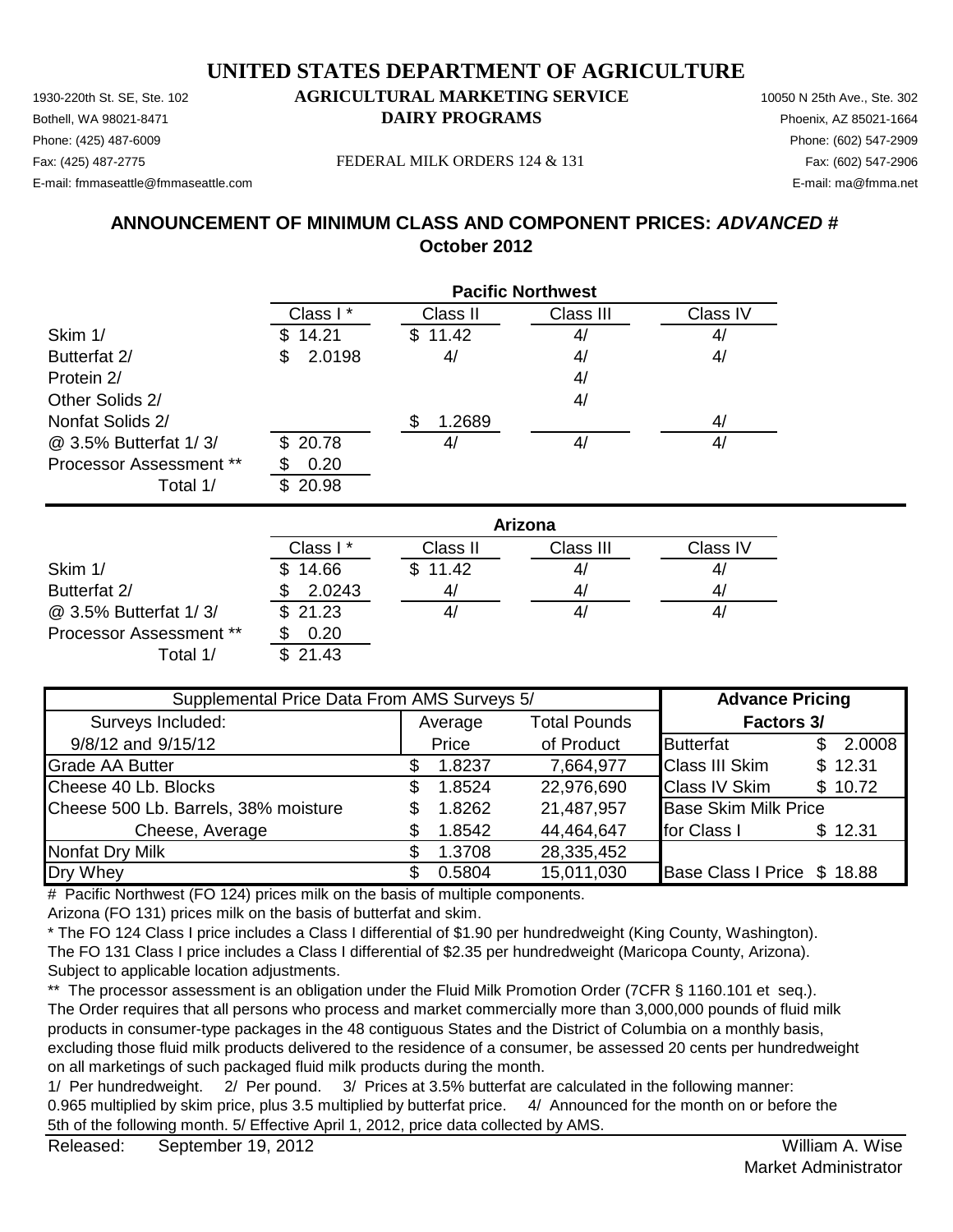Bothell, WA 98021-8471 **DAIRY PROGRAMS** Phoenix, AZ 85021-1664

## Phone: (425) 487-6009 Phone: (602) 547-2909

E-mail: fmmaseattle@fmmaseattle.com E-mail: ma@fmma.net

Fax: (425) 487-2775 Fax: (602) 547-2906 FEDERAL MILK ORDERS 124 & 131

## **ANNOUNCEMENT OF MINIMUM CLASS AND COMPONENT PRICES:** *ADVANCED #* **November 2012**

|                                | <b>Pacific Northwest</b> |          |           |          |  |
|--------------------------------|--------------------------|----------|-----------|----------|--|
|                                | Class I*                 | Class II | Class III | Class IV |  |
| Skim 1/                        | 15.67                    | \$12.13  | 4/        | 4/       |  |
| Butterfat 2/                   | 2.1361<br>S              | 4/       | 4/        | 4/       |  |
| Protein 2/                     |                          |          | 4/        |          |  |
| Other Solids 2/                |                          |          | 4/        |          |  |
| Nonfat Solids 2/               |                          | 1.3478   |           | 4/       |  |
| @ 3.5% Butterfat 1/3/          | \$22.60                  | 41       | 4/        | 4/       |  |
| <b>Processor Assessment **</b> | 0.20                     |          |           |          |  |
| Total 1/                       | 22.80<br>£.              |          |           |          |  |

|                                | Arizona  |          |           |          |  |
|--------------------------------|----------|----------|-----------|----------|--|
|                                | Class I* | Class II | Class III | Class IV |  |
| Skim 1/                        | \$16.12  | \$12.13  | 41        | 41       |  |
| Butterfat 2/                   | 2.1406   | 41       | 41        | 4/       |  |
| @ 3.5% Butterfat 1/3/          | \$23.05  |          | 4/        | 41       |  |
| <b>Processor Assessment **</b> | 0.20     |          |           |          |  |
| Total 1/                       | 23.25    |          |           |          |  |

| Supplemental Price Data From AMS Surveys 5/ | <b>Advance Pricing</b> |        |                     |                             |              |
|---------------------------------------------|------------------------|--------|---------------------|-----------------------------|--------------|
| Surveys Included:                           | Average                |        | <b>Total Pounds</b> | <b>Factors 3/</b>           |              |
| 10/6/12 and 10/13/12                        |                        | Price  | of Product          | <b>Butterfat</b>            | 2.1171<br>\$ |
| <b>Grade AA Butter</b>                      |                        | 1.9197 | 8,667,136           | <b>Class III Skim</b>       | \$13.77      |
| Cheese 40 Lb. Blocks                        | S.                     | 1.9953 | 23,391,620          | <b>Class IV Skim</b>        | \$11.43      |
| Cheese 500 Lb. Barrels, 38% moisture        |                        | 2.0156 | 20,164,721          | <b>Base Skim Milk Price</b> |              |
| Cheese, Average                             |                        | 2.0186 | 43,556,341          | for Class I                 | \$13.77      |
| Nonfat Dry Milk                             |                        | 1.4503 | 26,302,883          |                             |              |
| Dry Whey                                    |                        | 0.6130 | 15,004,409          | Base Class I Price \$ 20.70 |              |

# Pacific Northwest (FO 124) prices milk on the basis of multiple components.

Arizona (FO 131) prices milk on the basis of butterfat and skim.

\* The FO 124 Class I price includes a Class I differential of \$1.90 per hundredweight (King County, Washington). The FO 131 Class I price includes a Class I differential of \$2.35 per hundredweight (Maricopa County, Arizona). Subject to applicable location adjustments.

\*\* The processor assessment is an obligation under the Fluid Milk Promotion Order (7CFR § 1160.101 et seq.). The Order requires that all persons who process and market commercially more than 3,000,000 pounds of fluid milk products in consumer-type packages in the 48 contiguous States and the District of Columbia on a monthly basis, excluding those fluid milk products delivered to the residence of a consumer, be assessed 20 cents per hundredweight on all marketings of such packaged fluid milk products during the month.